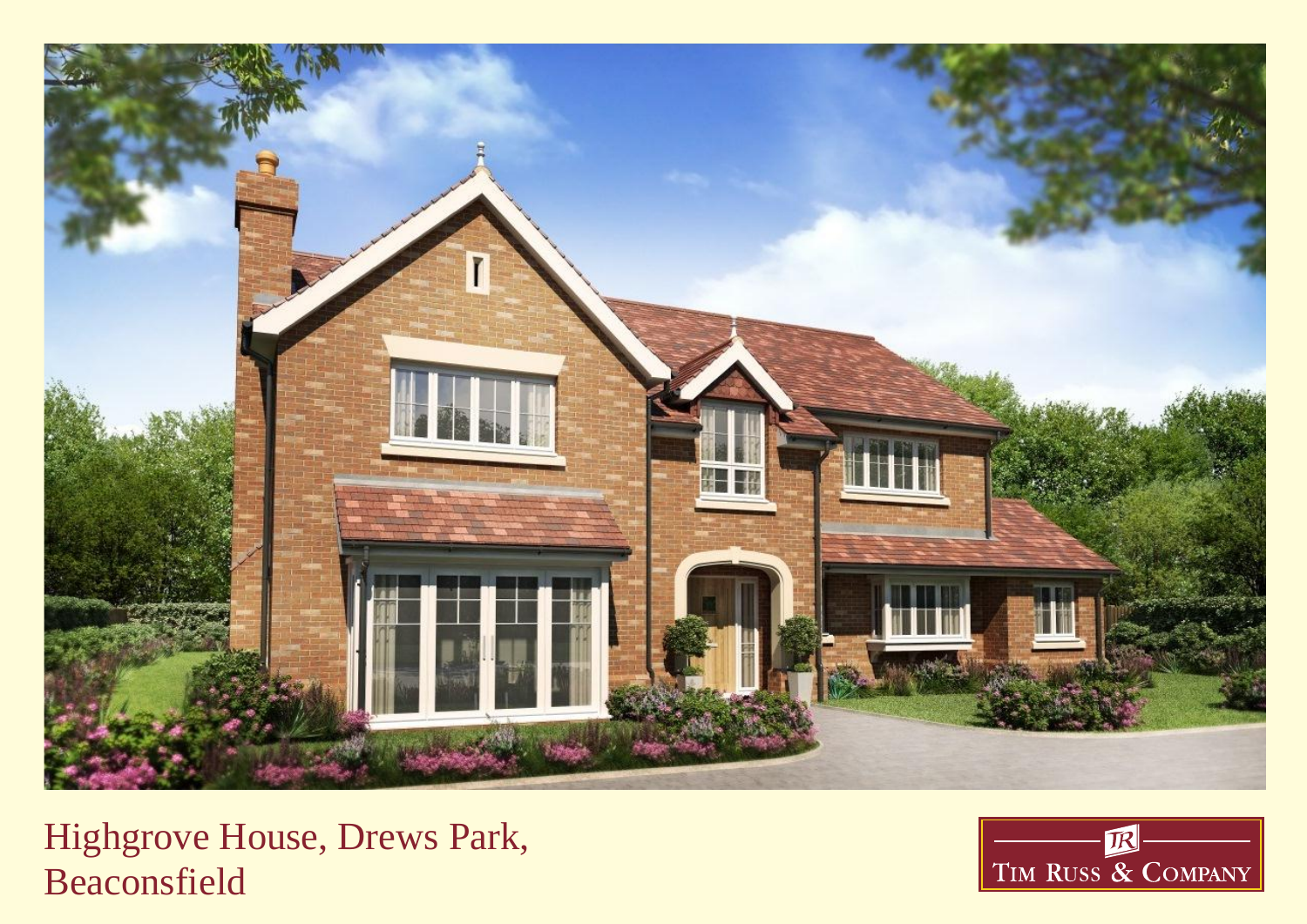# Highgrove House, Drews Park, Beaconsfield, Buckinghamshire, HP9 2TT

**An elegant and luxurious home, individually planned and constructed to an exceptionally high standard by New Homes Estates Ltd of Gerrards Cross, designed to sit comfortably within a mature setting in the favoured Knotty Green area of Beaconsfield.**

**Accommodation Comprises:**

**• ENTRANCE HALL • LIVING ROOM • DINING ROOM WITH STUDY AREA • KITCHEN/BREAKFAST AREA OPEN TO FAMILY ROOM • • UTILITY ROOM • CLOAKROOM • • MASTER BEDROOM WITH EN SUITE BATHROOM • BEDROOM 2 WITH EN SUITE SHOWER ROOM • 2 FURTHER DOUBLE BEDROOMS • FAMILY BATHROOM • • DOUBLE GARAGE • ENCLOSED GARDENS • GATED ENTRANCE •**

## **PRICE £1.35 million**

#### **SITUATION**

Set in the Drews Park region in Knotty Green on the northern side of Beaconsfield and approached through individual entrance gates, the house is situated at the end of a "no-through road" and enjoys a pleasant garden. Highgrove is about 1 mile from the centre of Beaconsfield New Town, which offers a good range of shops including boutiques, Waitrose and a Marks & Spencer Food Hall. The train service connects to London Marylebone and faster trains now take from 23 minutes. The town also benefits from excellent private and state junior schools, with associated renowned grammar schools. There are numerous local sporting clubs and facilities and the Old Town of Beaconsfield provides an excellent range of character shops, restaurants and hostelries. The M40 (junction 2) is approximately 3 miles away and provides fast access to the M25, London and Oxford.

#### **DESCRIPTION**

Highgrove House is a traditionally constructed home with concrete ground and first floors and underfloor heating to both levels. The kitchen/breakfast and family room span the rear of the house and lead out to the patio and garden through two sets of bi-fold doors. The kitchen itself is well equipped with a range of quality appliances and the utility room with its additional external door provides plenty of supplementary storage space as well as washing facilities. The double aspect living room has an elegant fireplace and French doors to the courtyard. Upstairs each of the 4 bedrooms would accommodate a double bed and the master bedroom suite includes a well appointed bathroom with shower, bath and twin basins.

#### **OUTSIDE**

The house is approached through a gated entrance to a wide courtyard with professionally landscaped gardens leading to a double garage. Along the rear of the property is a wide stone patio, ideal for entertaining and looking onto the lawn and mature planting.

#### **DIRECTIONS**

From our office head towards Penn passing the Red Lion public house (on the left) and just a short distance further on Drews Park will be the second turning on left. Follow to the end and the gravelled drive to Highgrove House will be seen on the left hand side at the end of the road.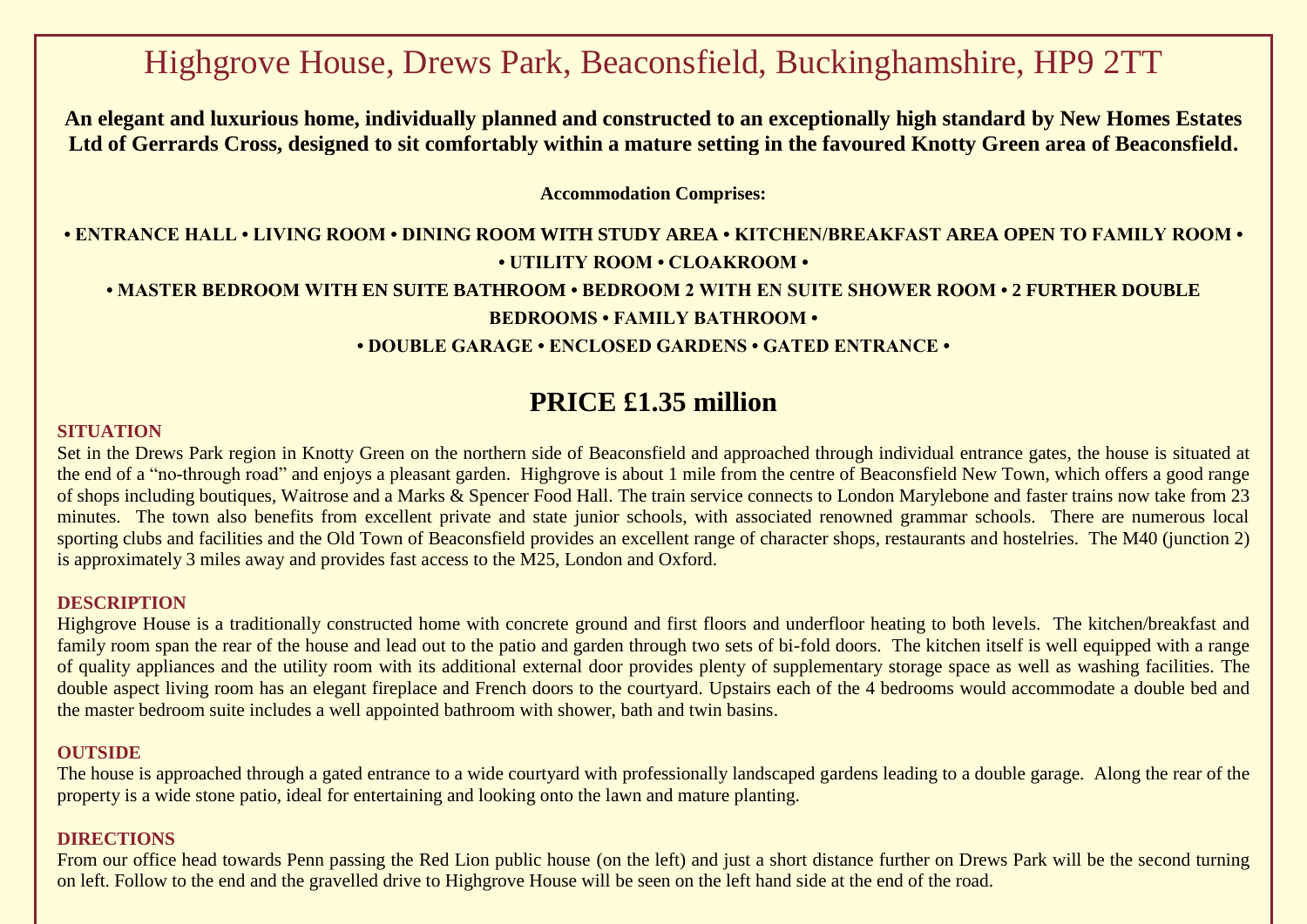### **DETAILED SPECIFICATION**

#### **General**

- Oak French polished newels and handrails to wide staircase
- Stepped contemporary cornices to selected rooms, with swan neck coving to most other areas
- Oak finish doors with walnut inlay detail, and high quality ironmongery
- Floor coverings throughout with high quality ceramic or Porcelain in hall, kitchen / breakfast / family area, utility and cloakroom and upstairs bathrooms, and high quality carpets to all remaining living areas.
- Extensive use of LED downlights

#### **Lounge**

 Fitted with Othello limestone fire surround with slim line chrome gas fire with pebbles

#### **Kitchen**

- German built bespoke kitchen and utility from 'Hacker' with doors and fronts in a combination of cream gloss and Anthracite gloss units
- Stone work surfaces in kitchen and utility
- High quality 'Porcelanosa' porcelain floor tiling
- Appliances include two ovens, plus combination microwave/oven, coffee machine, two integrated fridge/freezers, integrated dishwasher, and an extra wide 4 zone induction hob with central warming zone

#### **Bedrooms**

- Fitted wardrobes from 'Daval' to master bedroom
- Wardrobes to bedrooms 2 and 4 utilising co-ordinating doors and Oak finish internal shelving

#### **Bathrooms**

- 'Villeroy and Boch' sanitary ware with 'Grohe' chrome fittings
- Fitted bathroom furniture in master bedroom en-suite, family bathroom and cloakroom
- 'Porcelanosa' tiling to walls and floors
- Heated towel rails to bathrooms and cloakroom

#### **Media and Communication**

- TV, DAB/FM and twin satellite points to most rooms
- Cat 5e allows telephone/phone systems, broadband and computer (home network) connections to most rooms and integration to TV/satellite system (subject to connection of appropriate reception equipment)
- High level points for flat panel screens, four in total to kitchen/breakfast/family room, one to dining room and one each to all bedrooms, with HDMI, Cat 5 and Coax cabling for remote sky box, DVD etc

#### **Security**

- Full burglar alarm fitted with detectors in principle areas, and two external visual and audio strobes.
- Audio entry system to ground and first floor with supply to front gate
- CCTV cameras provided to three elevations accessed to subject to clients integration requirements